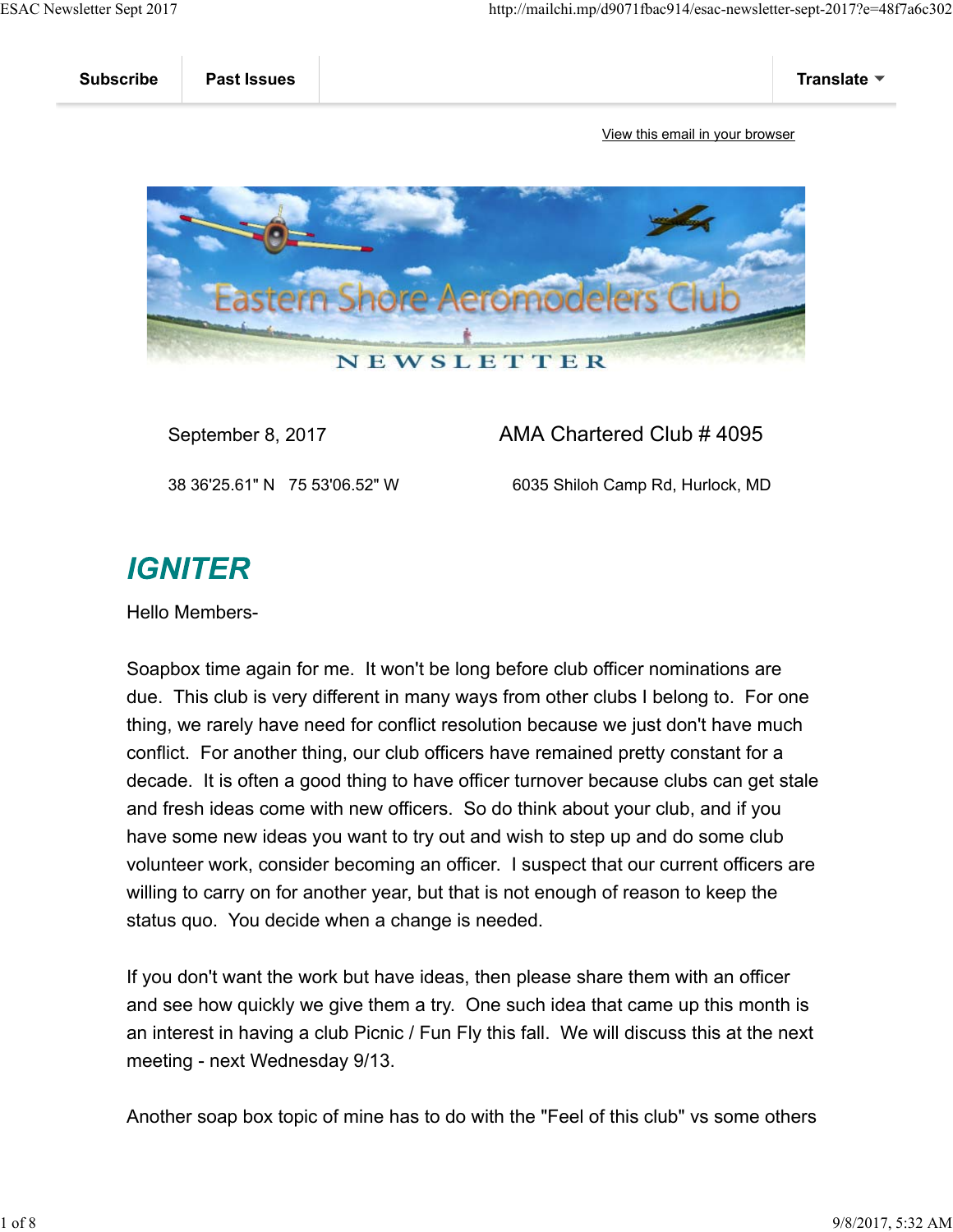members. Some clubs work at being exclusive, others exist to serve a charitable purpose, some focus on education, or pooling resources for the common good. I would say that we fall into the last type. I know of RC clubs that want to be exclusive, don't want visitors, don't want to train new pilots. I do the AMA District IV website, and know that about 20% of the district club contacts didn't share websites, or newsletters, or wish to publish their field locations on our site. It seems so foreign to me not to want to grow and thrive and be inclusive. Being exclusive is another valid way that a club can choose to serve its members. Just saying that what I enjoy about our club works for me, but we can choose to be any way we want. Think about what matters to you and if we are missing something, or have it wrong -- do share.

Last topic for me this month = acknowledging our club volunteers. We have completed our 3 major club competition events which brings our out of town friends in to enjoy our field and our friendship. Along with the sanctioned flying, we also provide food and camping availability. In return, we end up with pilot fees and donations that help us keep our dues low. This club is blessed with volunteers who go way above and beyond. Skip Messick has been mowing our lawn since he finished leveling the bare dirt and the grass seed sprouted. Jim Cockran has been our cook, and this year also our Treasurer. Jim also purchases the food and supplies and ice and stays until nobody else needs a meal whenever the club schedules a weekend event. Matt Sebring has been hauling supplies, tables, generator, ice and beverages back and forth for many years covering events. He arrives early enough to provide coffee for our campers to wake up to. We have our event Champions like Tim Stagg and Ken Weaver and our Contest Directors like Jack Rosemere and Ken Weaver who take responsibility for event safety and represent the AMA on event weekends. We have officers like Duane Lundahl and George Fox and members like John O who offer to help out running scores back from judges, or handling pilot check in or helping with the cooking. And we have members who support the events by being spectators and food tasters. Without these jobs being handled, the club would not be able to host these events. Do stop these folks and say "THANK YOU" when you see them next.

These two photos are of aircraft that our members are flying obtained from our departed friend Ace Oertly. I wanted to share them in advance of the photos next month for the Ace Oertly IMAC Competition.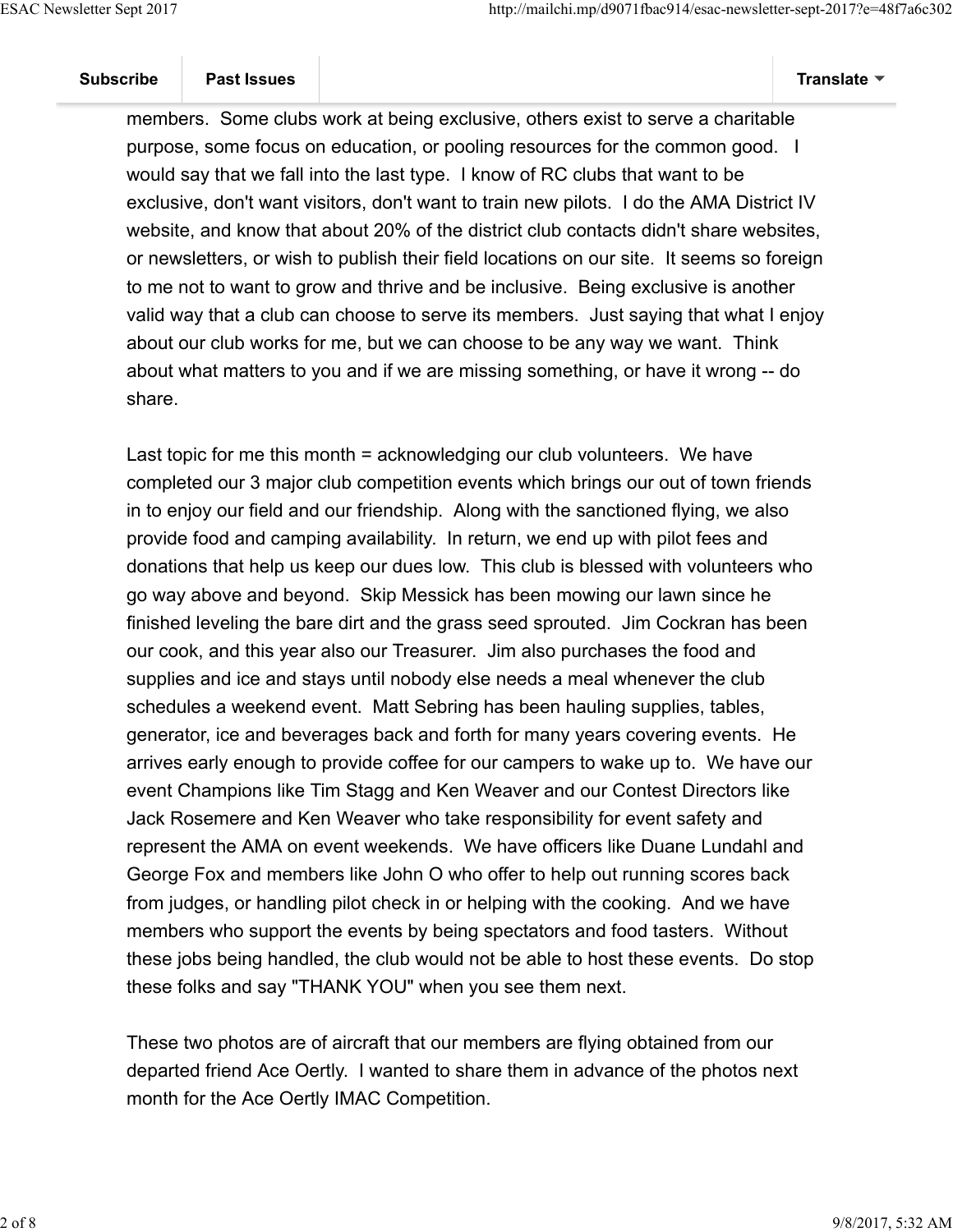



And I wanted to share some photos - below from the Jim Coll event this month.

See you at the field,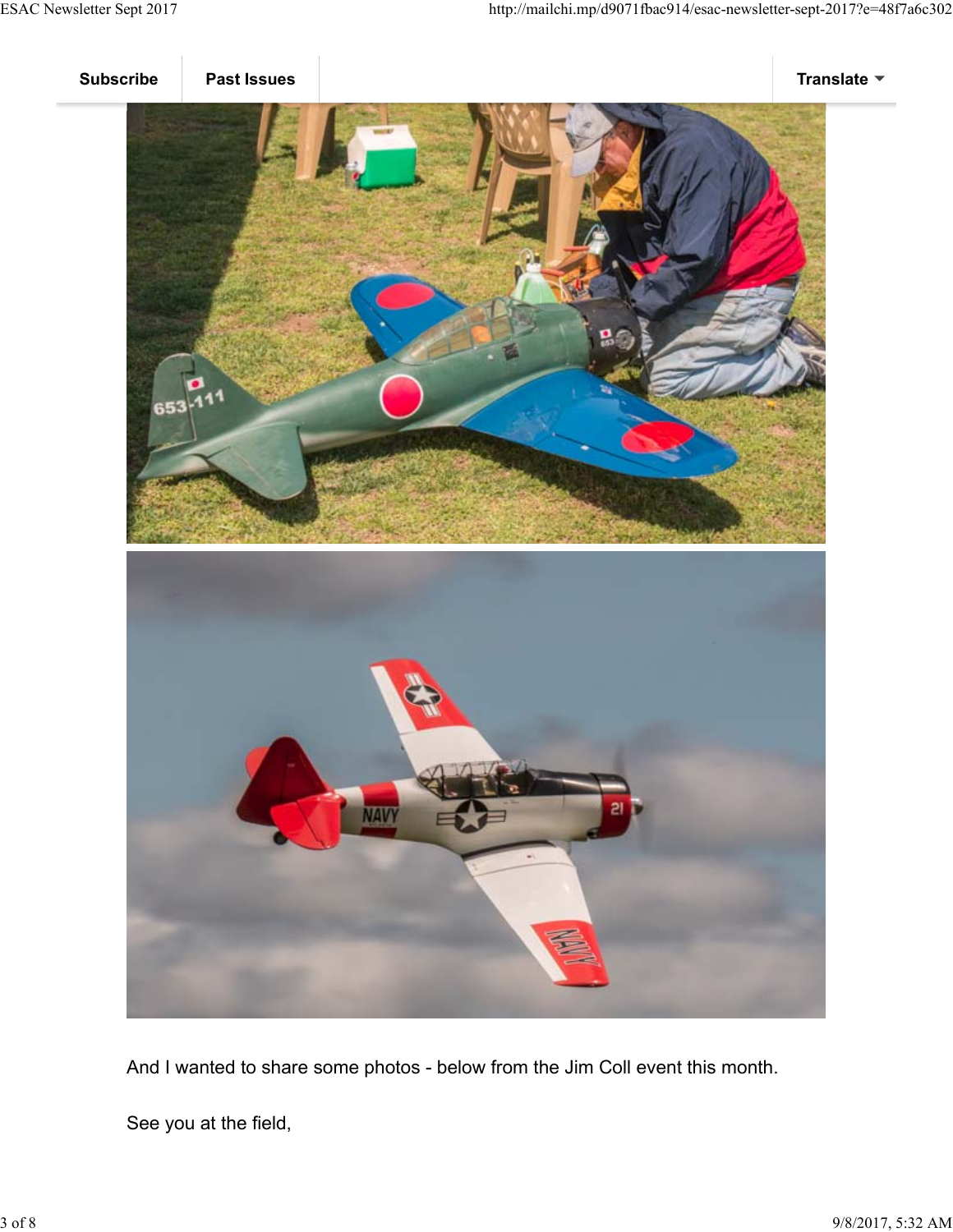#### Jack





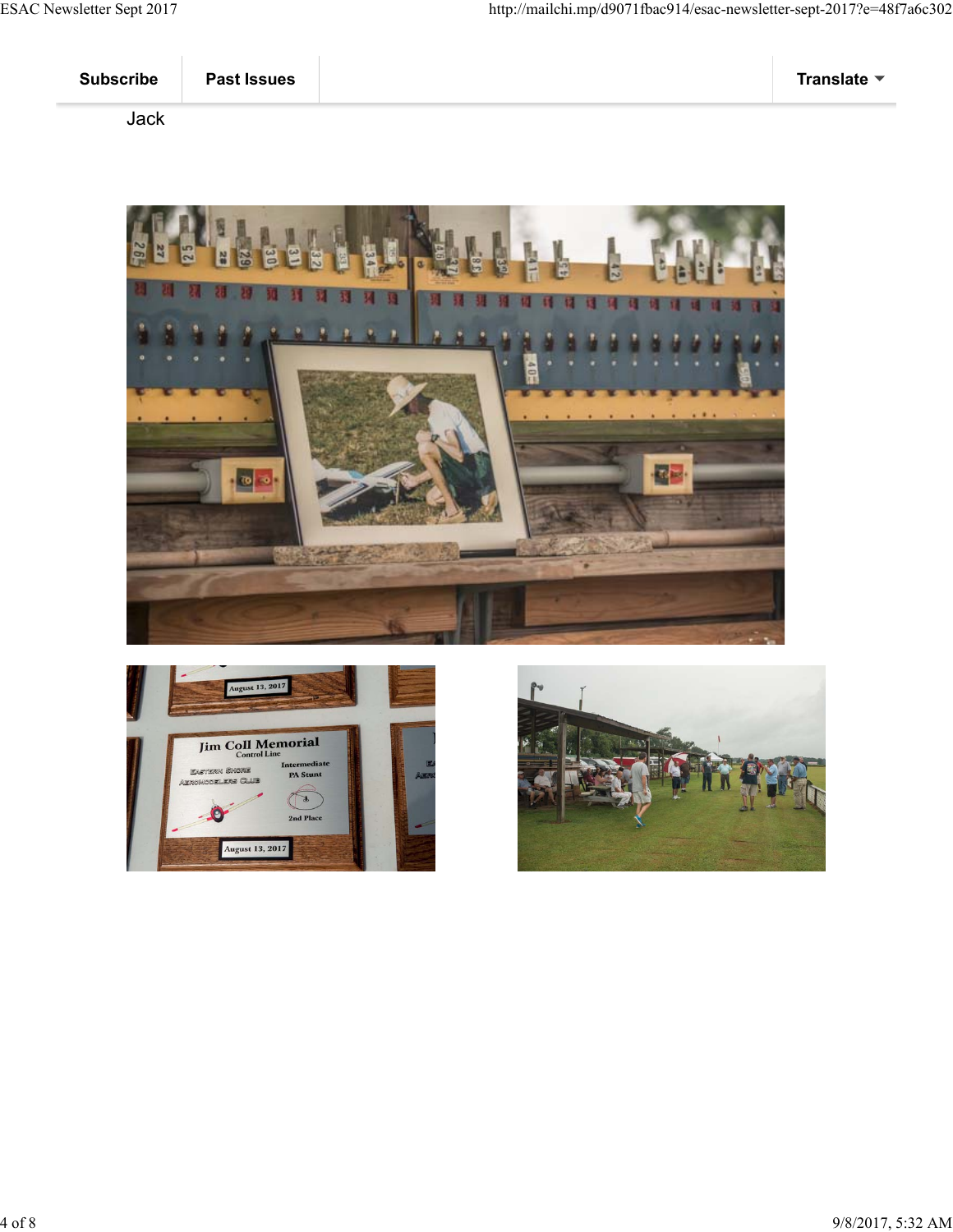







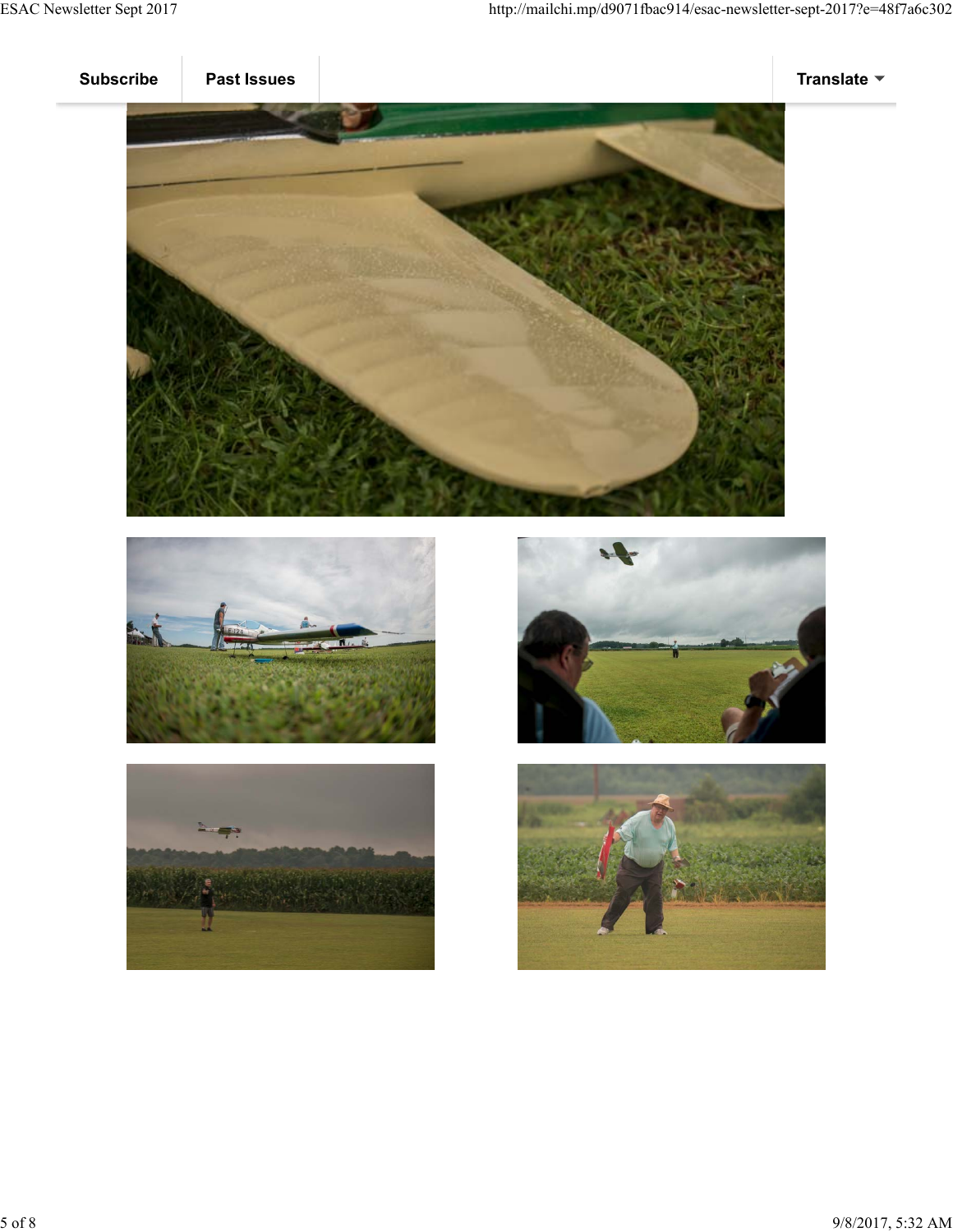



## A Meeting was called to order on . . .

August 9, 2017 at the Field at 7pm. The Treasurer reported \$4,097.01 in savings and \$687.25 in checking. We have two events coming up on consecutive weekends. Volunteer needs are pretty much met except for a score runner for Jim Coll.

Jim Coll details were discussed: Friday afternoon field setup and paint marking; Saturday 8am pilot registration with the plan for an event close on Sunday around 2.

IMAC details were reviewed: about 24 pilots indicating an intent to attend. We will add BBQ chicken to the menu since this group will be large enough to consume the extra items. Weather permitting, both events should be great this year.

There being no further business, the meeting was called to a close at 7:20pm.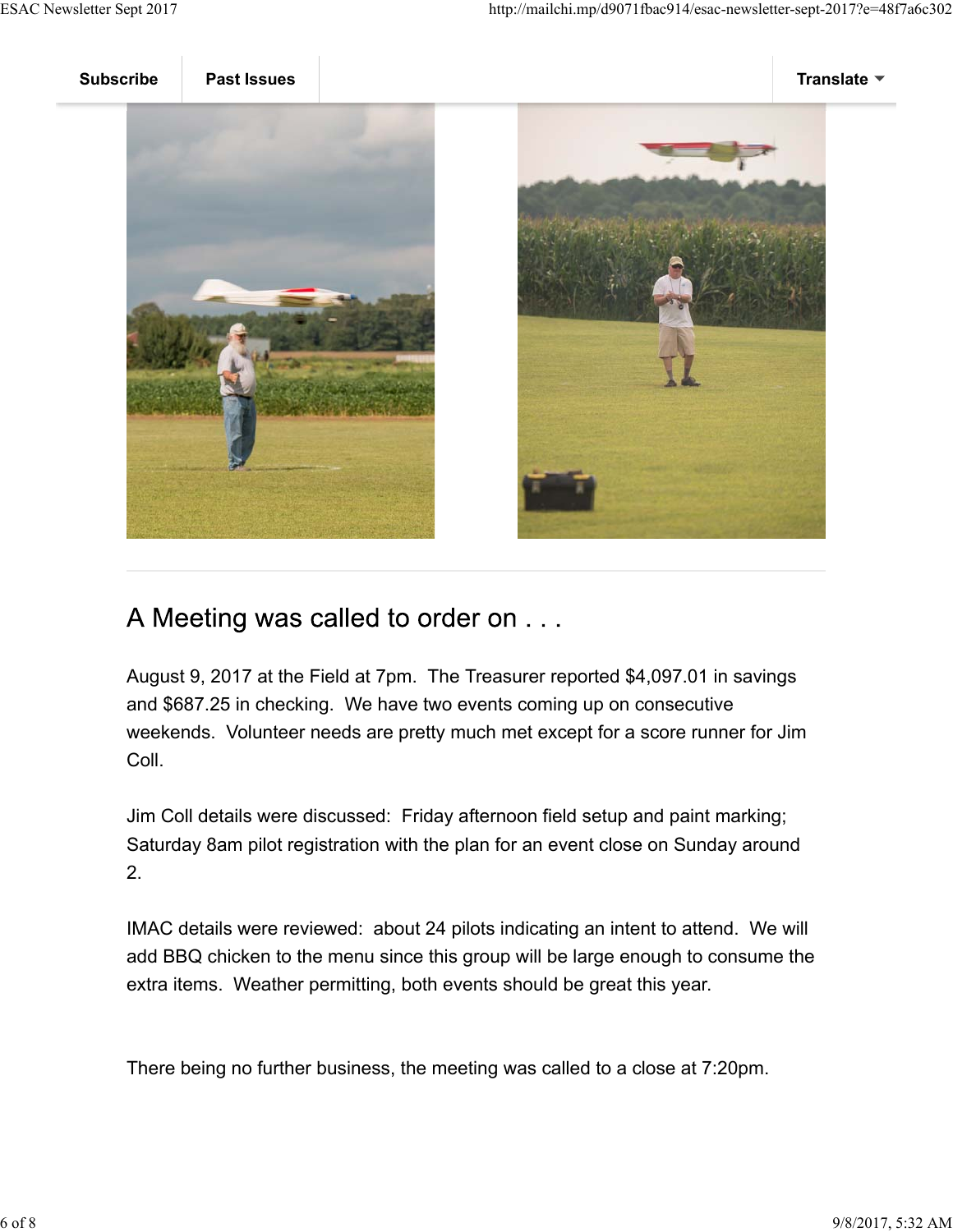- September 10 Annual Fish Fry -- SAC (Rain date Sept 17)
- September 13 Club meeting at the Field 7pm
- 
- October 11 Club meeting at the Train Station 7pm
- November 8 Club meeting at the Train Station 7pm
- December 13 Christmas Party Meeting 7pm — at the train station

**Support Our Local Hobby Shops**

**Hobby Stop** 22762 Sussex Hwy Seaford, DE 302-629-3944

**Hobby Town of Easton** 106 Marlboro Ave Easton, MD 410-822-7800

**Happy Birthday to You . . .**

Gary Blades - September 26

Jim Cockran - September 24

Patrick Meehan - September 22

Zac Watson - September 23



**Links**

AMA Website

AMA - District IV

Know Before You Fly

FAA- Pilot Registration

Renewal Membership Form

Jack Upchurch -- President 410-310-2007

#### **CLUB OFFICERS -- CONTACT**